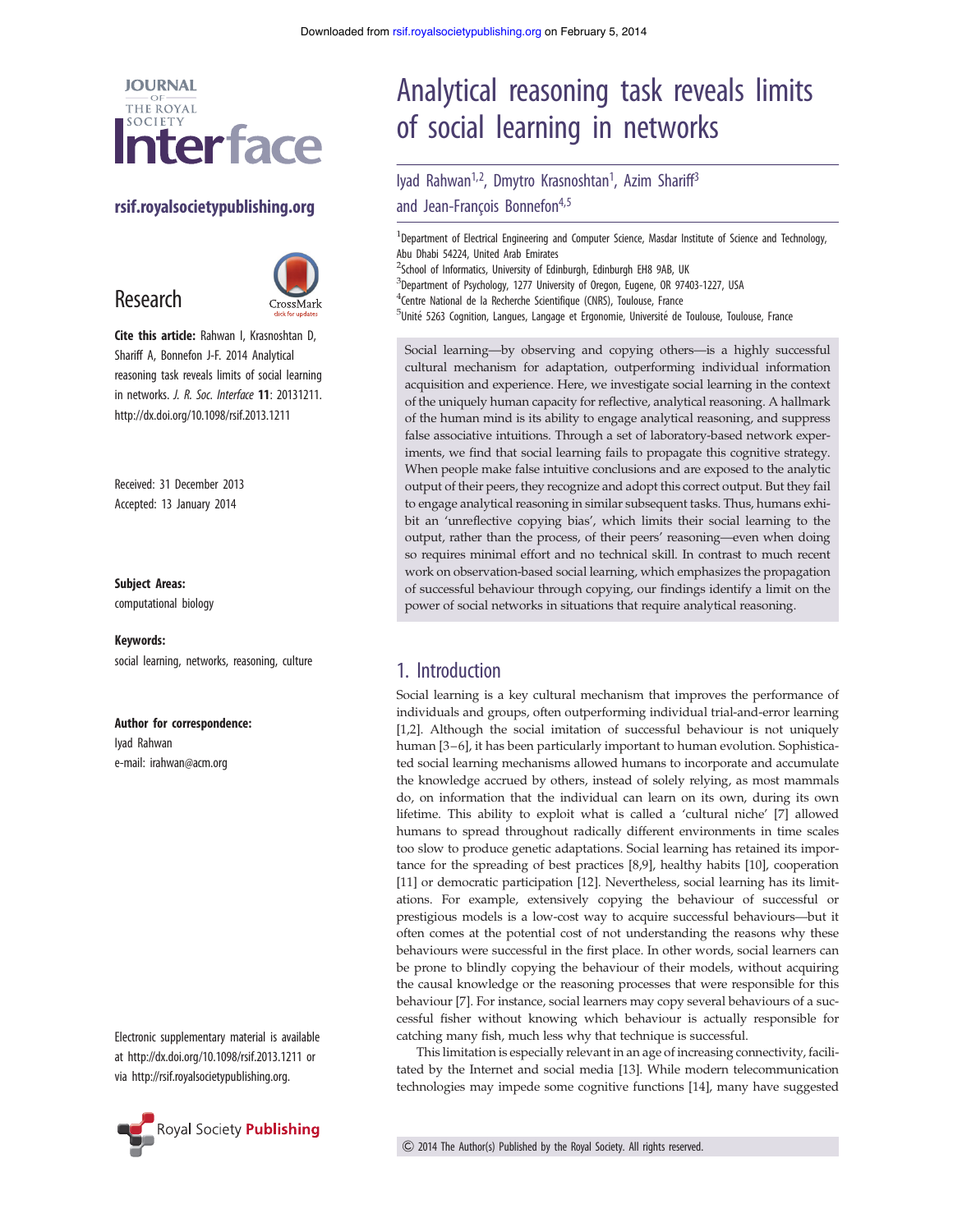that social media could make for better decisions [15,16]. Here, we investigate this claim by exploring whether and how social networks can be conducive to the uniquely human strategy of rational, analytic reasoning—whose engagement is critical for sound financial decisions, accurate risk assessments and many other demanding mental feats [17].

As social learning can, in theory, copy either a surface behaviour or the reasons behind this behaviour, networks can serve two purposes in relation to analytic reasoning. First, networks may propagate analytical reasoning processes. That is, individuals who witness rational decisions going against their intuition may be prompted to reflect on their initial intuition, recognize it as incorrect and spontaneously switch to a more analytic thinking style in subsequent, similar tasks. We refer to this phenomenon as the contagion of analytical processing (note that we use reasoning and processing interchangeably throughout). Another possibility is that networks propagate correct responses to analytic problems. That is, individuals who witness rational decisions going against their intuition may recognize their intuition as incorrect and adopt the correct decision, but do so without engaging analytic reasoning themselves. Thus, increased connectivity, by increasing the availability of diverse information sources, may enable individuals to obtain higher quality information and perspectives, without necessarily being able to generate similar insights independently. We refer to this phenomenon as the contagion of analytical output.

Not all networks may be able to propagate analytical processing or analytical output. Indeed, the effectiveness of social learning can depend on the topology of the network in which interactions occur. For example, in the context of complex exploration tasks, social learning is especially beneficial in networks with shorter average path length [18], through which information about good solutions propagates faster [19]. Network topology can also affect the effectiveness and efficiency of group coordination [20] and consensusmaking [21]. To investigate whether, how and which social networks might propagate analytical reasoning, we ran a series of five laboratory-based network sessions, involving 20 subjects each. In each session, subjects sat at individual computer workstations and solved a series of analytic problems. Each subject was randomly assigned to a node in an underlying network, which determined the neighbours (in the sense of the network, rather than physical proximity) whose responses were visible to the subject. This general protocol was recently used to explore the effect of network structure on coordination [20], consensus [21,22], foraging [18] and behaviour diffusion [23].

# 2. The experiments

## 2.1. The networks

Different network topologies were used in the five sessions. The first session provided a Baseline condition in which subjects were not connected to any neighbour, and thus did not see any of the other participants' responses. The other sessions spanned a wide range of possible structures (figure 1). At one extreme, in the Clustered topology, we have a collection of five fully connected cliques, with single connections between them. This structure provides minimal opportunities for long-range communication of ideas, while reinforcing local interaction. As such, it reduces the diversity of information sources. Moreover, this structure captures hierarchical situations: people who connect different cliques have privileged positions, just as the members of the central clique. The peripheral cliques may correspond to different departments in an organization, with a single member (manager) communicating with the central management clique. At the other extreme, we have a Full Connectivity topology wherein each individual is connected to every other individual, facilitating instant information propagation between every two individuals. In between, we have two topologies wherein connections are randomly determined. In the Erdős–Rényi topology, every two individuals have the same probability of being connected—as a consequence, all individuals in the final network have roughly the same number of connections [24]. By contrast, the Barabási-Albert topology is constructed in such a way that well-connected individuals are the most likely to acquire new connections—as a consequence, the network includes a few highly connected individuals who serve as communication hubs [25].

## 2.2. The problems

Subjects were asked to solve a series of three questions known as the cognitive reflection test (CRT). These three questions have been used in hundreds of studies as a test of analytic reasoning [26]. All three require to engage analytic reasoning in order to overcome an incorrect intuition. It is important to recognize that no particular skill or knowledge is required to generate the correct answer—only the engagement of effortful, analytic reasoning process. Thus, there is no particular 'trick' which, once learned, can be used in subsequent tasks. The subject should simply recognize that initial intuition cannot be trusted, and a more reflective attitude is needed.

Table 1 displays the three questions, their incorrect intuitive response and their correct response. To measure the effect of social connectivity, each subject answered five trials for each of the three questions. In the first trial, subjects responded independently. In the subsequent trials 2–5, subjects could see the responses that their network neighbours (determined by the subjects' network topology) entered during the previous rounds. No information was given about the accuracy of these responses. Subjects were informed that they would accumulate monetary rewards for every correct response they gave, on every trial. This set-up provides us with an ideal test-bed to pit analytical process contagion against analytical output contagion. Output contagion should improve performance from one trial to the next (within each question), but not from one question to the next. Processing contagion should improve performance from one question to the next, in addition to improving performance from one trial to the next.

# 3. Results

#### 3.1. Process contagion

Subjects' performance appears in figure 2, trial by trial and question by question. Separate logistic regressions were conducted in each topology, in order to detect evidence of process contagion or output contagion. In order to detect process contagion, we tested whether the performance of subjects in each of our four topologies improved across questions, over and above the progression observed in the Baseline condition. For example, in the case of the Clustered topology, we conducted a logistic regression in which the predictors were the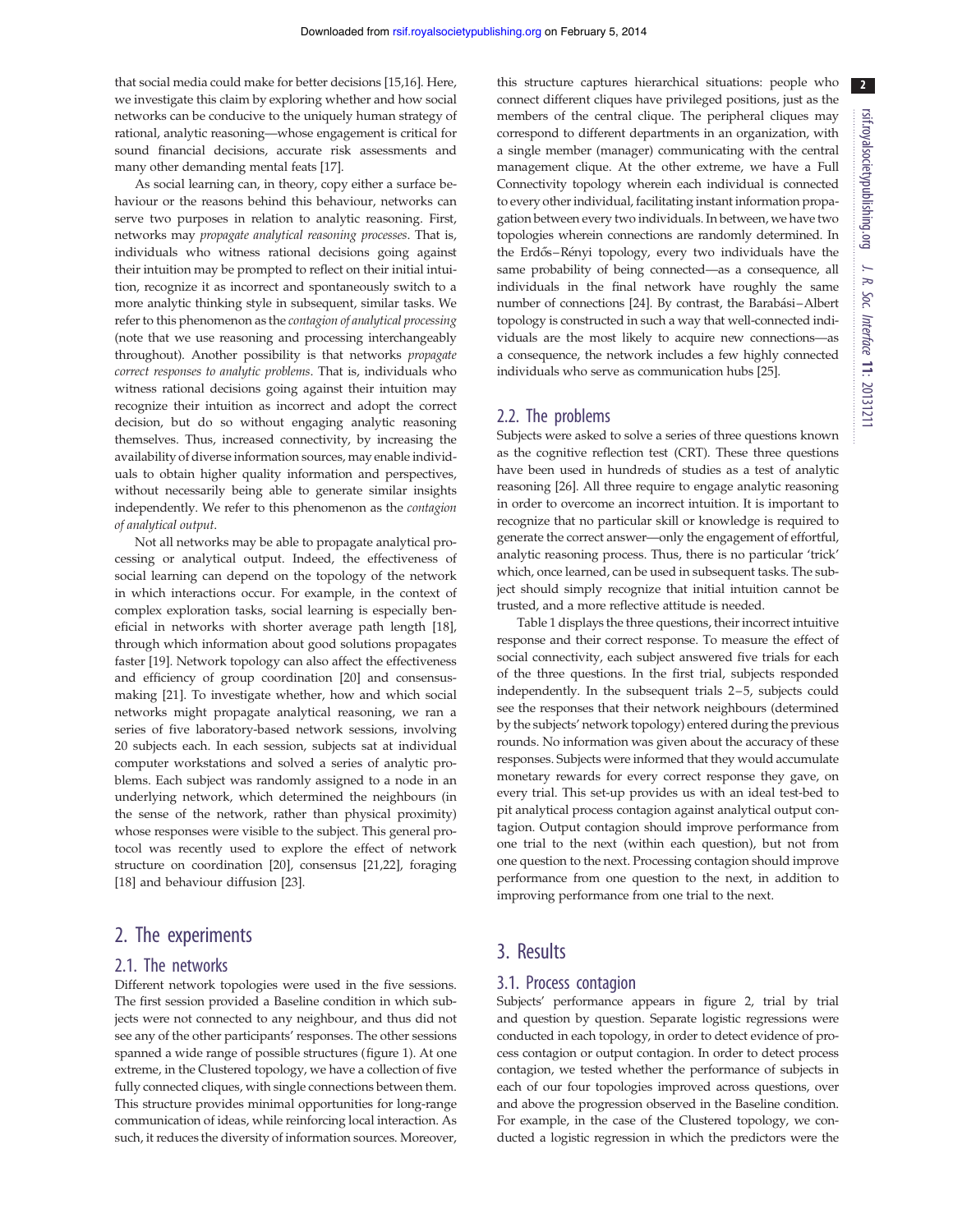

Figure 1. Network structures for all conditions. Each network has 20 subjects. After the first round of answers, subjects could see the answers entered by their neighbours in the network. (Online version in colour.)

Table 1. The three questions in the cognitive reflection test, their incorrect intuitive responses and the correct responses that require the engagement of reflective processing.

| question                                                                                                                                                                                                       | incorrect<br>intuition | correct<br>response |
|----------------------------------------------------------------------------------------------------------------------------------------------------------------------------------------------------------------|------------------------|---------------------|
| In a lake, there is a patch of lily pads. Every day, the patch doubles in size. If it takes 48 days for the<br>patch to cover the entire lake, how long would it take for the patch to cover half of the lake? | 24 days                | 47 days             |
| If it takes five machines 5 min to make five widgets, how many minutes would it take 100 machines to<br>make 100 widgets?                                                                                      | 100                    |                     |
| A bat and a ball cost \$1.10 in total. The bat costs \$1.00 more than the ball. How much does the ball cost?                                                                                                   | 10 cents               | 5 cents             |

question (first, second, third), the topology (Baseline, Clustered) and their interaction. The dependent measure was always the performance (correct or incorrect) during the first trial of each question.What counts as evidence for process contagion is a significant interaction between question and topology, showing that the increase in performance in the network group is greater than the increase in performance in the Baseline group. We detected no such significant interaction for any topology, all  $z < 1.05$ , all  $p > 0.28$ . It appears that whatever the topology, performance never improves significantly from one question to the next.

## 3.2. Output contagion

To detect output contagion, we tested whether the performance of subjects in each of our four topologies improved across trials within each question, over and above the progression observed in the Baseline condition. For example, in the case of the Clustered topology, we conducted a logistic regression in which the predictors were the trial (first, last), the topology (Baseline and Clustered in this case) and their interaction. What counts as evidence for process contagion is a significant interaction between trial and topology, showing that the increase in performance in the network group is greater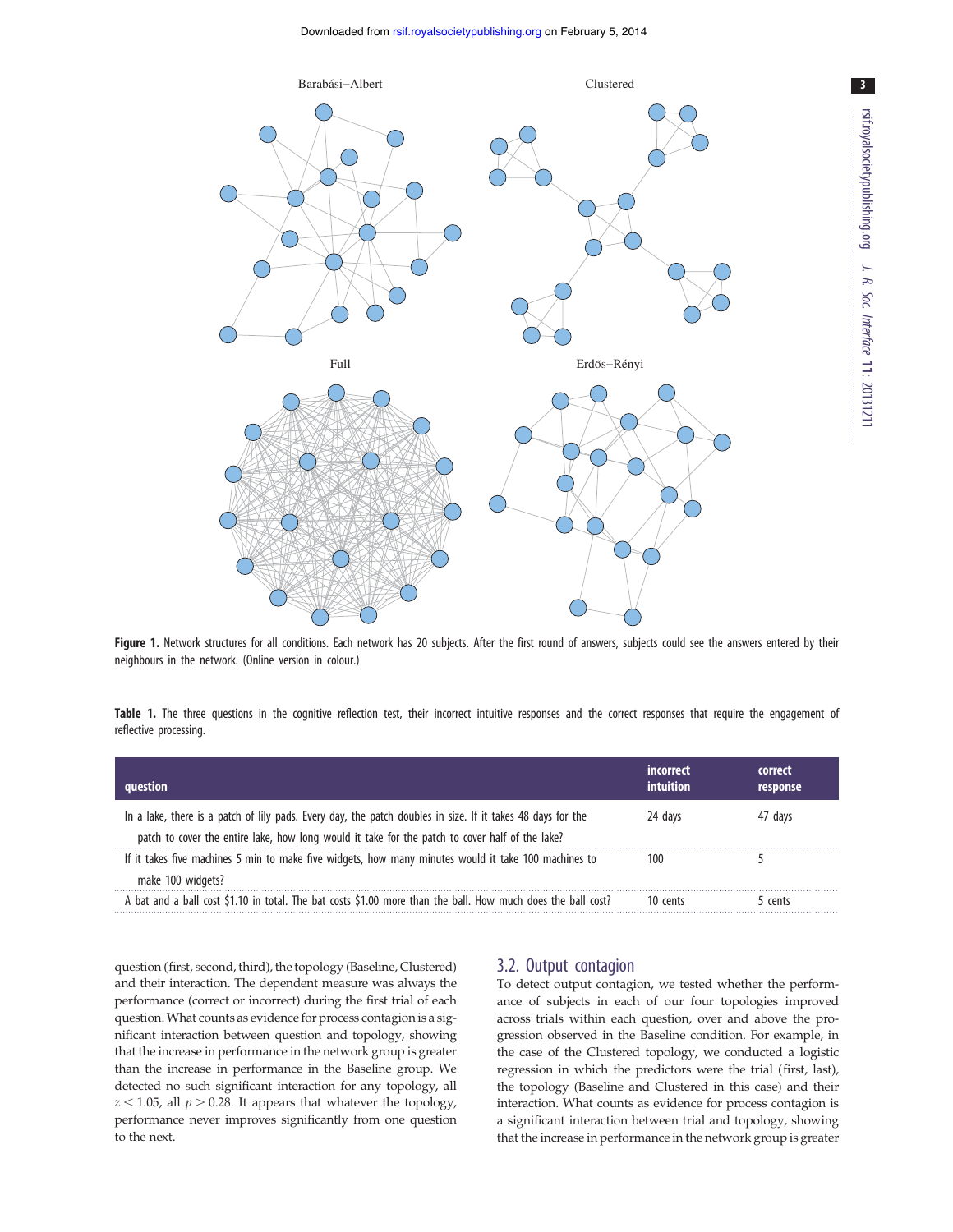

Figure 2. Proportion of correct responses for each of the three CRT questions, across trials, in the five topologies.

Table 2. Results of the logistic regressions testing for output contagion. A significant interaction effect means that the rate of correct responses increases more in the tested topology than in the Baseline condition. This is the case in all but the Clustered topology.

|                                | β       | s.e. $(\beta)$ | z       | $\boldsymbol{p}$ | $exp(\beta)$ |
|--------------------------------|---------|----------------|---------|------------------|--------------|
| constant                       | $-1.01$ | 0.29           | $-3.46$ | < 0.001          |              |
| $topology = Full$              | 0.08    | 0.41           | 0.20    | 0.84             | 0.92         |
| trial $= 5$                    | 2.62    | 0.45           | 5.79    | < 0.001          | 13.74        |
| interaction                    | 2.31    | 0.60           | 3.86    | < 0.001          | 10.09        |
| constant                       | $-1.10$ | 0.30           | $-3.68$ | < 0.001          |              |
| topology = Erdős-Rényi         | 0.17    | 0.41           | 0.41    | 0.68             | 0.84         |
| trial $= 5$                    | 2.11    | 0.42           | 5.06    | < 0.001          | 8.25         |
| interaction                    | 1.80    | 0.57           | 3.14    | 0.002            | 6.06         |
| constant                       | $-1.87$ | 0.38           | $-3.93$ | < 0.001          |              |
| $topology =$ Barabási - Albert | 0.94    | 0.48           | 1.98    | 0.05             | 0.39         |
| trial $= 5$                    | 2.49    | 0.46           | 5.34    | < 0.001          | 12.06        |
| interaction                    | 2.18    | 0.61           | 3.57    | < 0.001          | 8.86         |
| constant                       | $-0.93$ | 0.29           | $-3.24$ | 0.001            |              |
| $topology = Clustered$         | < 0.01  | 0.41           | < 0.01  | > 0.99           | 1.00         |
| trial $= 5$                    | 0.93    | 0.39           | 7.41    | 0.02             | 2.53         |
| interaction                    | 0.62    | 0.55           | 1.12    | 0.26             | 1.86         |

than the increase in performance in the Baseline group. As shown in table 2, we obtained such evidence for all topologies except Clustered. In all other topologies, subjects' performance largely improved across trials, as the correct response to each question spread in turn across the network.

## 3.3. The connectivity effect

The Clustered topology was an exception insofar as it seemed unable to improve performance over and above what was already observed in the Baseline group. One possible reason might be that connectivity in the Clustered network is insufficient to spread the correct, analytical response. To test whether the individual connectivity of a node was linked to the final performance of the subject in this node, we computed an index of connectivity (global distance to all other nodes, i.e. closeness centrality) and an index of final performance (average proportion of correct responses during the last trial of each question), for each node in each network. As expected, these two indices were significantly correlated,  $r(78) = 0.38$ ,  $p < 0.0001$ .

4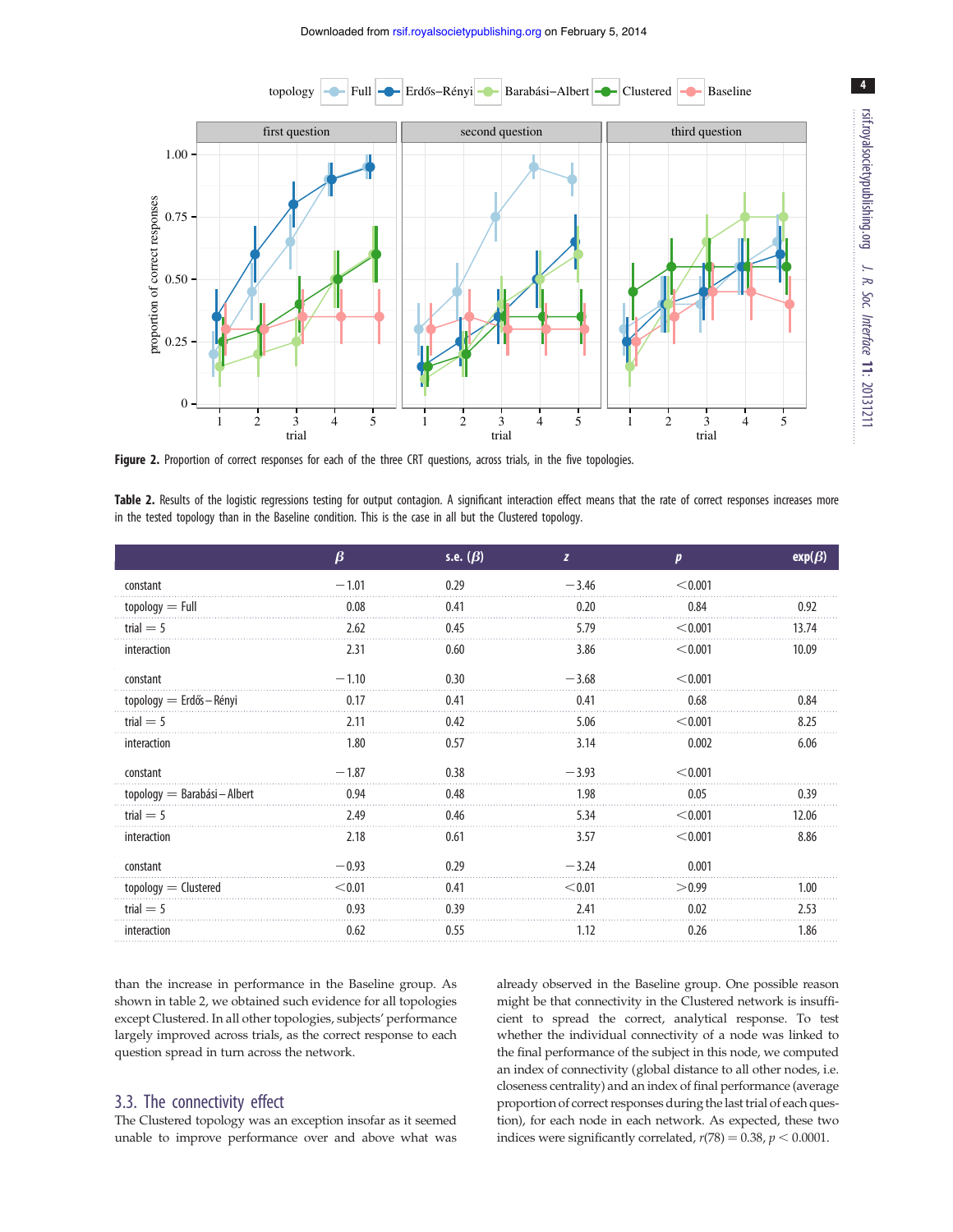# 4. Discussion

In sum, our data show that networks can help to solve analytic problems—with two important caveats. First, networks do not propagate the analytic reasoning style required to independently arrive at correct answers. They can only propagate the selection of the correct response to analytic problems, one at a time. Second, low-connectivity networks will not do, and the least connected individuals within a network will not obtain full benefits. Of these two results, the failure of networks to propagate analytical processing is especially striking. Consider that it is possible to prime analytical processing using very subtle cues—such as an evocative image of Rodin's Thinker [27] or listing questions using a challenging font [28]. How can we explain, then, that repeated exposure to the analytic output of peers in a network, and even the subsequent recognition and adoption of their correct answer, all fail to prime analytic reasoning in subsequent tasks?

Social learning is a low-cost phenomenon because learners evaluate behaviours, not on the basis of an understanding of what makes a behaviour successful, but merely on the characteristics of others who perform those behaviours. The trade-off for minimizing those costs, though, is that without that deep understanding, learners can be inaccurate in what they choose to copy [7]. This propensity may explain why subjects persist in copying only analytical responses in our tasks, while copying analytical processing would be fairly easy, cost-less and financially rewarding. The current data therefore reveal what we call an unreflective copying bias—the tendency to copy what others do as a result of successful analytic processing, without engaging analytic processing oneself.

This observation suggests that there are limits to the efficacy of social learning in propagating successful reasoning strategies. As 'cultural learning can increase average fitness only if it increases the ability of the population to create adaptive information' [7], our results exemplify imitation as a form of free riding that ultimately may not improve society's capacity to innovate through analytical reasoning.

The discovery of the unreflective copying bias also sheds new light on the ongoing debate about the promises and perils of social media and the Internet. Some have suggested that the Internet is 'making us stupid' [29] by encouraging rapid, unthoughtful sampling of small bits of information from many sources, thus limiting our capacity for concentration, contemplation and reflection [30], and eliminating the healthy diversity of opinions [31]. Yet, others have argued that these technologies significantly expand opportunities for learning, problem solving and informed decision-making [16]. Intriguingly, our results suggest that both these views might be correct, in their own time. On the one hand, the unreflective copying bias can facilitate the rapid propagation of analytical responses over social networks, fulfilling their promise of improved decision-making. But on the other hand, the bias may very well decrease the frequency of analytical reasoning, by making it easy and commonplace for people to reach analytical responses without engaging analytical processing. In sum, the unreflective copying bias alone can explain why increased connectivity may eventually make us stupid by making us smarter first.

Our results complement the large literature on dual-process accounts of reasoning, which has been recently popularized by a number of authors [17,32–34]. In particular, our results suggest that while people's common bias in favour of intuition can lead to problematic decisions, social learning fixes this problem, but only superficially. In other words, social learning does not seem to help individuals bypass their bias in favour of intuition, but rather helps society as a whole thrive despite this bias.

Several limitations should be noted. Cultural anthropologists make a distinction between copying, which has low accuracy but also low cost, and teaching, which has higher accuracy, but is less accessible because of difficulty of finding willing teachers [35]. Most social learning happens using copying [7], and this is the form of social learning we focus on.

Secondly, our results do not entirely rule out the possibility of contagion of analytical processing. There is always a risk when drawing conclusions from a null result, because null effects can result from insufficient statistical power. Note though that our statistical power was largely sufficient to detect contagion of analytical output, which suggests that there was no contagion of analytical processing to detect. A possible response, of course, is that contagion of analytical processing may simply require a longer period of time to take place compared with contagion of analytical output. Further experiments using a larger collection of questions may help increase confidence in our findings.

Thirdly, one limitation of our study is that the order of the three CRT questions was kept constant across sessions, which prevented us from controlling for the relative difficulty of the questions. The literature is inconclusive about this relative difficulty, though, as it appears to vary across samples. Note that the data collected in the Baseline condition suggest that, at least in our sample, participants found the three questions to be equally difficult.

Finally, a possible objection to our result is that failure to propagate analytical reasoning may be due to a qualitative difference in the skills required to solve each of the CRT questions, and therefore may not indicate an absence of social learning. We believe that this objection is unlikely to hold. We specifically used the three standard CRT questions [26] because they have been used in numerous studies to test analytic reasoning and ability to suppress intuition. This vast literature has never hinted at the possibility that the three questions might use significantly different, domain-specific skills. Detailed studies of the psychological structure of the CRT suggested that it indeed measures a single construct [36].

# 5. Material and methods

#### 5.1. Subjects and sessions

Five experimental sessions were conducted during the spring and summer of 2013. Each session involved 20 subjects, totalling 100 subjects. Subjects were students at the Department of Psychology from the University of Oregon. The maximum of age was 26, the minimum was 18 with the average age of 19.65 (s.d. 1.68).

Participation in the experiment was voluntarily and monetary compensation was provided to participants. Each student attempted 7 questions  $\times$  5 attempts each = 35 total attempts. Each correct attempt earns the student \$0.25, which leads to a maximum earning of 7 questions  $\times$  5 attempts  $\times$  \$0.25 = \$8.75. This is in addition to the subject pool credit or show-up remuneration the subjects have already received.

#### 5.2. Procedure

Each session lasted approximately 45 min. Participants were randomly assigned to one of the five experimental sessions (one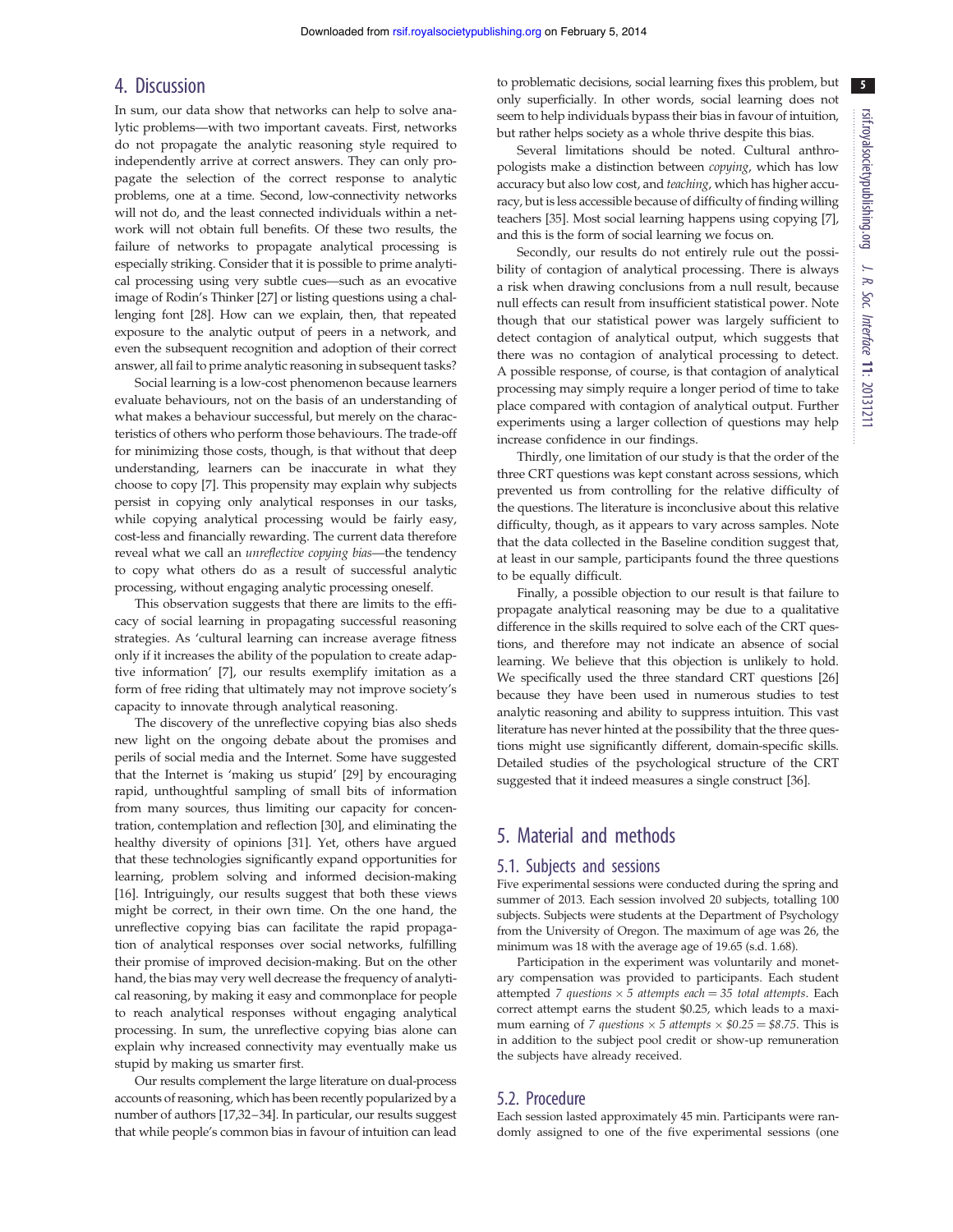control and four networked conditions). In the control condition, each participant worked completely independently of others. For each of the games in the four networked conditions, a computer program randomly assigned each participant to one of the 20 available nodes in the network and hid the identities of the participants. Note that subjects were unaware of the full structure of the network to which they were assigned.

On arrival to the laboratory, participants had time to familiarize themselves with the system by going through a step-by-step Web-based tutorial. They were able to explore what the system interface would look like, what type of questions would be asked, how many questions and iterations will be in the game, how to submit answers, how to read information about the answers of their neighbours in the network (except in the control condition) and how the payment is calculated (see the electronic supplementary information for screen shots).

During the tutorial, subjects could raise their hands to ask the experimenter any question about the game flow. Before starting the experiment, each subject took a mandatory quiz to ensure that s/he had read and understood the tutorial. The quiz tested their understanding of key concepts of the game: how many times will you see each question, does your reward depend on the responses of other players (it does not) and how the reward is calculated.

Once a participant successfully finishes the quiz, s/he enters the experiment and waits for other participants. The experiment begins as soon as all 20 participants are ready. Participants were asked not to communicate with each other. Each participant had a paper and a pen in case they were needed.

At the beginning, the subject sees a question and has 60 s to read it. After 60 s, the screen changes to another one with a text field for submitting the answer. On the first attempt of each question, the participant answers the question completely independently. The subject has 30 s to submit the answer. A countdown timer on the screen indicates the amount of time left. If the subject was unable to submit the answer during the allocated time, his/her answer would not be recorded and s/he does not receive credit for that attempt. But s/he will still be able to move further. If the subject submits his/her answer before the timer reaches zero, s/he receives the confirmation and waits until the timeout, to ensure all participants are synchronized.

When the timer reaches zero, the field for submitting the answer becomes unavailable, and the participants move to another screen. On this screen, the subject sees an invitation to review a list of answers by his/her network neighbours. The subject does not know who these people are or where they sit. The subject is aware that it is possible not to see all of their neighbours' answers (this happens if those neighbours were unable to submit their answers on time).

The subject has 15 s to review these neighbours' answers and to consider whether to change his/her answer in the next iteration. At the end of the 15 s, the subject moves to a screen similar to the previous one. The only difference that if the person submitted the answer on previous iteration, that answer appears in the field by default. If the subject does not wish to alter his/her answer, s/he still needs to click 'Submit' in order to receive credit for the attempt. Also the right upper table is populated with answers of the participant's neighbours in the network (only from round 2 to 5). The user has 30 s to resubmit the answer or to change to a new answer.

The above process iterates five times, after which the subjects are moved to the next question (a completely new question). Again, subjects always have 60 s on their first attempt at a question, which they answer completely independently—without viewing network neighbours' answers.

When a participant finishes the last (fifth) iteration of the last question, s/he is redirected to a summary page with the results of the experiment. On this page, s/he sees the final payment and information about his/her own answers in each attempt, as well as the correct answer to each question. The participant receives credit (money) for each correct answer they give, i.e. every attempt on every question. This means that they have incentive to submit correct answers every time, including in their first (independent) attempt.

All subjects played in the same controlled environment. During all experiments, the laboratory, equipment, material, descriptions, tutorial, list and sequence of questions, time to read, answer the question and review the answer of neighbours remained the same.

Acknowledgements. The authors thank Bethany Lassetter and Cassandra M. Brandes for help in running the laboratory experiments. Iyad Rahwan is grateful for discussions with Jacob Crandall. I.R., J.F.B. designed the research; D.K. implemented the platform; A.S. conducted the experiments; I.R., D.K., J.F.B., A.S. analysed the data; I.R., D.K., J.F.B., A.S. wrote the paper.

Data accessibility. Data used in the article are uploaded as online electronic supplemental material.

# **References**

- 1. Rendell L et al. 2010 Why copy others? Insights from the social learning strategies tournament. Science 328, 208-213. (doi:10.1126/science. 1184719)
- 2. Lazer D, Friedman A. 2007 The network structure of exploration and exploitation. Adm. Sci. Q. 52, 667– 694. (doi:10.2189/asqu.52.4.667)
- 3. Horner V, Whiten A, Flynn E, de Waal FB. 2006 Faithful replication of foraging techniques along cultural transmission chains by chimpanzees and children. Proc. Natl Acad. Sci. USA 103, 13 878– 13 883. (doi:10.1073/pnas.0606015103)
- 4. Whiten A, Horner V, De Waal FB. 2005 Conformity to cultural norms of tool use in chimpanzees. Nature 437, 737 – 740. (doi:10.1038/nature04047)
- 5. Allen J, Weinrich M, Hoppitt W, Rendell L. 2013 Network-based diffusion analysis reveals cultural transmission of lobtail feeding in humpback whales.

Science 340, 485-488. (doi:10.1126/science. 1231976)

- 6. van de Waal E, Borgeaud C, Whiten A. 2013 Potent social learning and conformity shape a wild primate's foraging decisions. Science 340, 483– 485. (doi:10.1126/science.1232769)
- 7. Boyd R, Richerson PJ, Henrich J. 2011 The cultural niche: why social learning is essential for human adaptation. Proc. Natl Acad. Sci. USA 108(Suppl. 2), 10 918– 10 925. (doi:10.1073/pnas.1100290108)
- 8. Pentland A. 2012 The new science of building great teams. Harv. Bus. Rev.  $90, 60 - 69$ .
- 9. Kim T et al. 2012 Sociometric badges: using sensor technology to capture new forms of collaboration. J. Org. Behav. 33, 412 – 427. (doi:10.1002/job.1776)
- 10. Centola D. 2010 The spread of behavior in an online social network experiment. Science 329, 1194– 1197. (doi:10.1126/science.1185231)
- 11. Fowler JH, Christakis NA. 2010 Cooperative behavior cascades in human social networks. Proc. Natl Acad. Sci. USA 107, 5334-5338. (doi:10.1073/pnas. 0913149107)
- 12. Bond RM, Fariss CJ, Jones JJ, Kramer ADI, Marlow C, Settle JE, Fowler JH. 2012 A 61-million-person experiment in social influence and political mobilization. Nature 489, 295– 298. (doi:10.1038/ nature11421)
- 13. Backstrom L, Boldi P, Rosa M, Ugander J, Vigna S. 2012 Four degrees of separation. In Proc. 3rd Annual ACM Web Science Conf., pp. 33 – 42. New York, NY: ACM. (doi:10.1145/2380718. 2380723)
- 14. Sparrow B, Liu J, Wegner DM. 2011 Google effects on memory: cognitive consequences of having information at our fingertips. Science 333, 776– 778. (doi:10.1126/science.1207745)